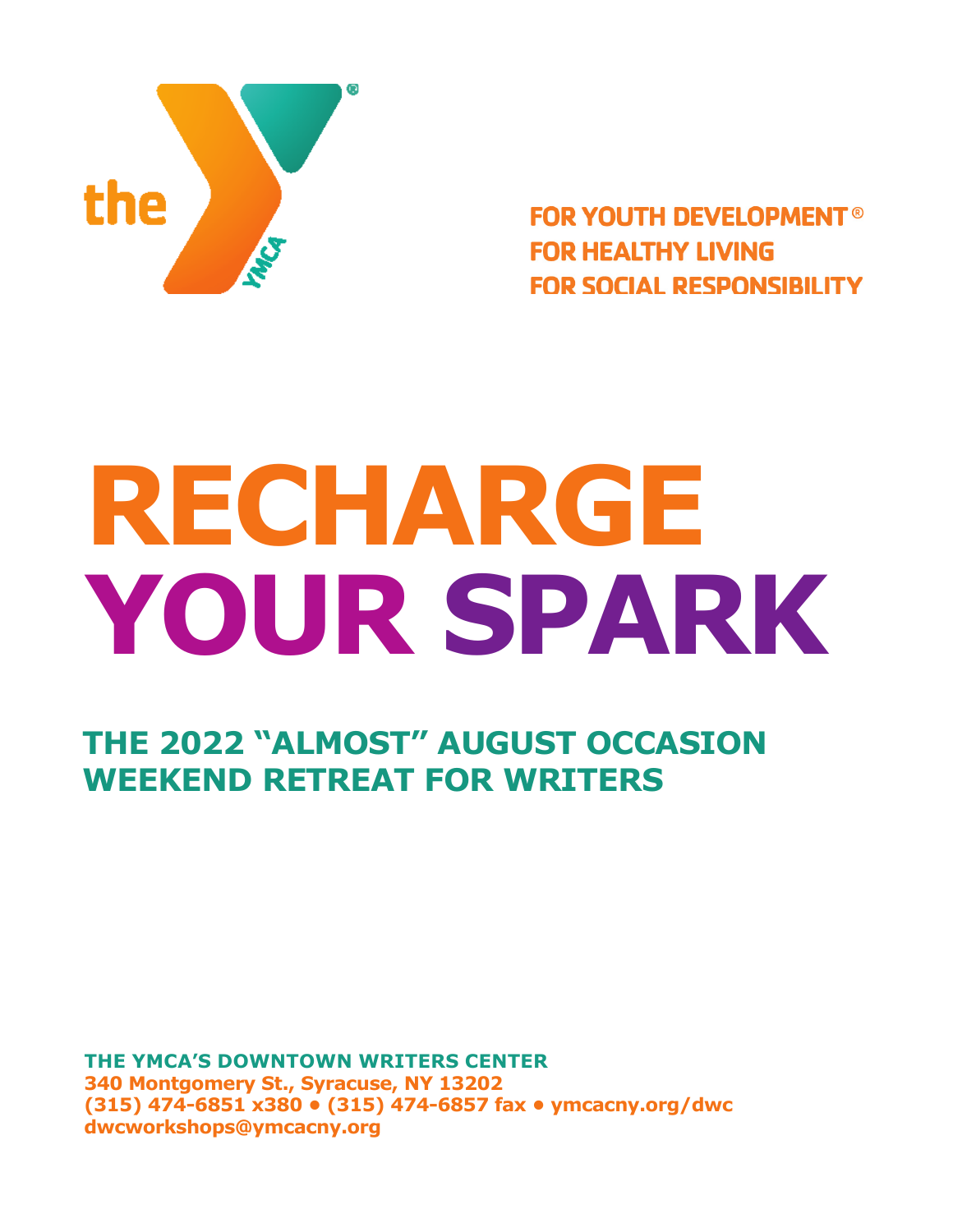# **ALMOST AUGUST OCCASION 2022**

#### **July 15-17 Christ the King Retreat House**

The 2022 edition of our writers' weekend will feature two days of small-group workshops in fiction, poetry, and creative non-fiction; . readings by faculty and students; and plenty  $\bullet$ of food, drink, and comradery. We will be at a new location this year: the Christ the . King Retreat House, right here in Syracuse, NY. Join us to recharge your creative spark, build connections with your fellow students and writers, and have a terrific time! *Please note: this is an in-person event only, with no virtual option.*

#### **About Our Venue**

**Christ the King Retreat House is located •** at 500 Brookford Rd. in Syracuse. For more . information, [click here.](https://www.syracusediocese.org/offices/christ-the-king-retreat-house)

#### **Accommodations**

We recommend retreat participants stay overnight on site, for convenience and for the social aspect of the retreat. One of the benefits of this year's location is that all guests will receive their own room! Bathrooms are shared. A "Day Rate" is available for guests who can't stay overnight.

#### **Meals**

Meals included in the retreat are dinner Friday, breakfast, lunch and dinner on Saturday, and breakfast and lunch on Sunday. Breakfast is Continental-style. Vegetarian options will be available for all meals; we cannot, however, accommodate any other specific dietary requirements.

#### **August Occasion 2022 Faculty**

| Sarah Freligh (Fiction, Poetry, Nonfiction) |  |  |  |
|---------------------------------------------|--|--|--|
| Antoinette Brim-Bell (Poetry)               |  |  |  |
| Jaimee Wriston Colbert (Fiction)            |  |  |  |
| Dan Roche (Nonfiction)                      |  |  |  |

#### **Retreat Schedule**

*(subject to change)*

#### **Friday, July 15**

- 3:00-5:30 Check-In
- 4:30-5:45 Opening Reception & **Introductions**
- 6:00-7:00 Dinner
- 7:15-8:15 Faculty Reading  $#1$
- 8:15-9:00 Dessert & Frivolity

#### **Saturday, July 16**

- 8:00-9:00 Breakfast 9:15-11:45 • Workshop I 12-12:45 • Lunch 1:00-3:30 • Workshop II 3:30-4:15 • Free time 4:15-5:45 • Wine & Cheese & Student Open Mic 6:00-7:00 • Dinner
	- 7:15-8:15 Faculty Reading  $#2$

 $\ddot{\bullet}$ 

8:15-9:00 • Dessert & Frivolity

#### **Sunday, July 17**

- 8:00-9:00 Breakfast
- 9:15-11:45 Workshop III
- 12-12:45 Lunch
- 1:00-1:45 Faculty Reading #3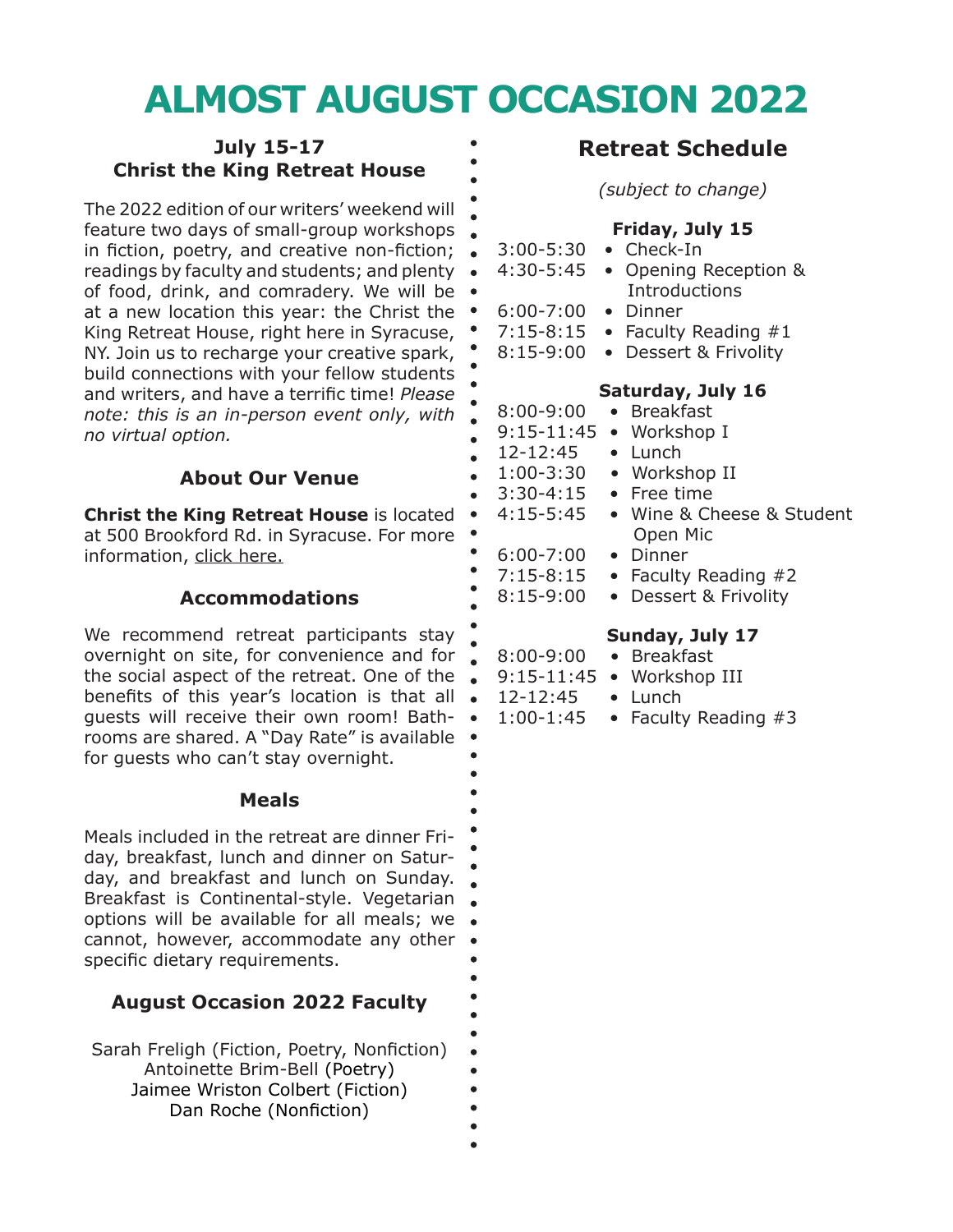## **AUGUST OCCASION 2022 FACULTY**

**Antoinette Brim-Bell** *(poetry)* is the author of the poetry collections *These Women You Gave Me, Icarus in Love,* and *Psalm of the Sunflower*. Her poems, memoirs, and critical works have appeared in many journals, magazines, and in such anthologies as *Villanelles, Critical Insights: Alice Walker, 44 on 44: Forty-Four African American Writers on the 44th President of the United States, Not A Muse,* and *Just Like A Girl: A Manifesta,* She is a Cave Canem Foundation Fellow, and is Professor of English at Capital Community College in Hartford, CT.





**Sarah Freligh** *(all genres)* is the author of four books, including *Sad Math*, winner of the 2014 Moon City Press Poetry Prize and the 2015 Whirling Prize from the University of Indianapolis, and *We*, published by Harbor Editions in early 2021. Recent work has appeared in the *Cincinnati Review* miCRo series, *SmokeLong Quarterly, Fractured Lit,* and in the anthologies *New Micro: Exceptionally Short Fiction* (Norton 2018) and *Best Microfiction (2019-22).* Among her awards are fellowships from the National Endowment for the Arts and the Saltonstall Foundation.

**Jaimee Wriston's** *(fiction)* most recent novel, *How Not to Drown*, won the 2021 International Book Award in General Fiction and the 2021 NYC Big Book Award for General Fiction. Her previous six books written under her full name, Jaimee Wriston Colbert, include two novels, *Vanishing Acts* and *Shark Girls*, three linked story collections, *Wild Things, Dream Lives of Butterflies,* and *Climbing the God Tree,* and a story collection, *Sex, Salvation, and the Automobile.* She is Distinguished Professor of English and Creative Writing at SUNY Binghamton University.





**Dan Roche** *(nonfiction)* is the author of the memoirs *Great Expectation: A Father's Diary* (Iowa, 2008) and *Love's Labors* (Riverhead, 1999), and his essays have appeared in *Fourth Genre, River Teeth, The North American Review, Under the Sun, Passages North, Chautauqua,* and other places. He was a 2005 Fellow in Nonfiction Literature with the New York Foundation for the Arts. He is an Associate Professor of Creative Writing at LeMoyne College.